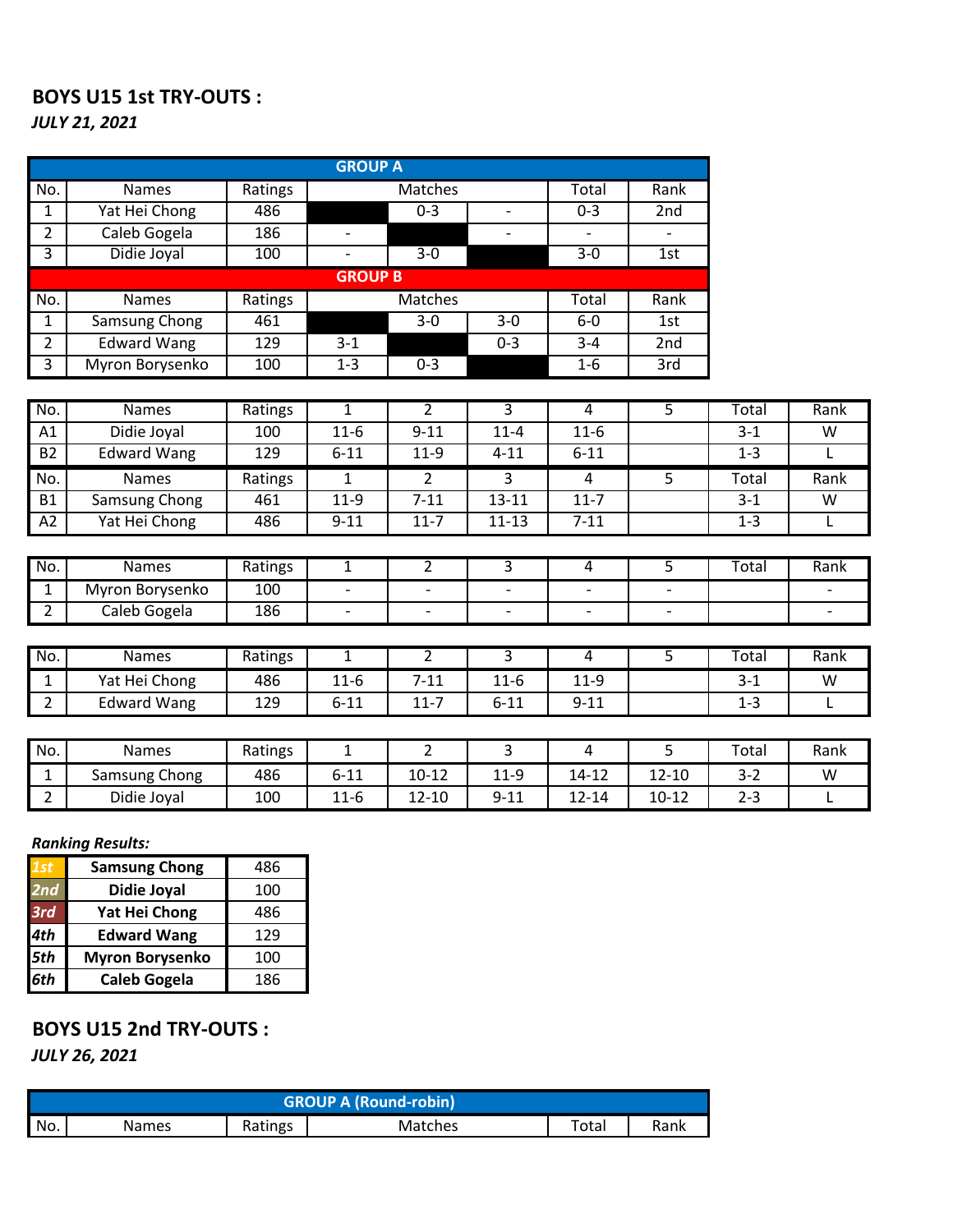| 1st                            | Samsung Chong      | 461     |                              | $3 - 1$         | $3 - 0$                  | 6/1            |      |             |              |
|--------------------------------|--------------------|---------|------------------------------|-----------------|--------------------------|----------------|------|-------------|--------------|
| 3rd                            | Yat Hei Chong      | 486     | $2 - 3$                      |                 | $0 - 3$                  | 2/6            |      |             |              |
| 5th                            | Myron Borysenko    | 100     | $3 - 2$                      | $1 - 3$         |                          | 4/5            |      |             |              |
|                                |                    |         | <b>GROUP B (Round-robin)</b> |                 |                          |                |      |             |              |
| No.                            | <b>Names</b>       | Ratings |                              | Matches         |                          | Total          | Rank |             |              |
| 2nd                            | Didie Joyal        | 100     |                              |                 | $3 - 0$                  | 3/0            | 1st  |             |              |
| 4th                            | <b>Edward Wang</b> | 129     | $\overline{\phantom{0}}$     |                 | $0 - 3$                  | 0/3            | 2nd  |             |              |
| 6th                            | Caleb Gogela       | 186     | $\overline{\phantom{a}}$     |                 |                          |                | 3rd  |             |              |
| <b>TOP 4 ELIMINATION MATCH</b> |                    |         |                              |                 |                          |                |      |             |              |
| No.                            | <b>Names</b>       | Ratings | 1                            | 2               | 3                        | 4              | 5    | Total       | Rank         |
| A1                             | Samsung Chong      | 461     | 11                           | 11              | 11                       |                |      | 3           | W            |
| <b>B2</b>                      | <b>Edward Wang</b> | 129     | 8                            | 6               | 6                        |                |      | $\mathbf 0$ | L            |
|                                |                    |         |                              |                 |                          |                |      |             |              |
| No.                            | <b>Names</b>       | Ratings | 1                            | $\overline{2}$  | 3                        | 4              | 5    | Total       | Rank         |
| <b>B1</b>                      | Didie Joyal        | 100     | 11                           | 11              | 11                       |                |      | 3           | W            |
| A2                             | Myron Borysenko    | 100     | 5                            | $\overline{7}$  | 8                        |                |      | 0           | L            |
|                                |                    |         |                              | <b>RANK 5-6</b> |                          |                |      |             |              |
| No.                            | Names              | Ratings | $\mathbf{1}$                 | 2               | 3                        | $\overline{4}$ | 5    | Total       | Rank         |
| 1                              | Yat Hei Chong      | 486     |                              |                 |                          |                |      |             | W            |
| $\overline{2}$                 | Caleb Gogela       | 186     | $\overline{\phantom{a}}$     | $\overline{a}$  | $\overline{\phantom{0}}$ |                |      |             | $\mathsf{L}$ |
|                                |                    |         |                              | <b>RANK 3-4</b> |                          |                |      |             |              |
| No.                            | <b>Names</b>       | Ratings | $\mathbf{1}$                 | $\overline{2}$  | 3                        | 4              | 5    | Total       | Rank         |
| $\mathbf{1}$                   | <b>Edward Wang</b> | 129     | 5                            | $\overline{7}$  | 6                        |                |      | 0           | L            |
| $\overline{2}$                 | Myron Borysenko    | 100     | 11                           | 11              | 11                       |                |      | 3           | W            |
|                                |                    |         |                              | <b>RANK 1-2</b> |                          |                |      |             |              |
| No.                            | <b>Names</b>       | Ratings | $\mathbf{1}$                 | $\overline{2}$  | 3                        | 4              | 5    | Total       | Rank         |
| 1                              | Samsung Chong      | 461     | 11                           | 11              | 11                       |                |      | 3           | W            |
| $\overline{2}$                 | Didie Joyal        | 100     | $\overline{7}$               | 3               | 5                        |                |      | 0           | L            |

#### *Ranking Results:*

| 1st | <b>Samsung Chong</b>   | 461 |
|-----|------------------------|-----|
| 2nd | Didie Joyal            | 100 |
| 3rd | <b>Myron Borysenko</b> | 100 |
| 4th | <b>Edward Wang</b>     | 129 |
| 5th | Yat Hei Chong          | 486 |
| 6th | <b>Caleb Gogela</b>    | 186 |

### **BOYS U15 3rd TRY-OUTS :** *JULY 28, 2021*

|     | <b>GROUP A (Round-robin)</b> |         |     |                |         |       |      |  |
|-----|------------------------------|---------|-----|----------------|---------|-------|------|--|
| No. | <b>Names</b>                 | Ratings |     | <b>Matches</b> |         | Total | Rank |  |
| 1st | Samsung Chong                | 461     |     | $2 - 3$        | $3-0$   | 5/3   | 2nd  |  |
| 3rd | Myron Borysenko              | 100     | 0-3 |                | $0 - 3$ | 0/6   | 3rd  |  |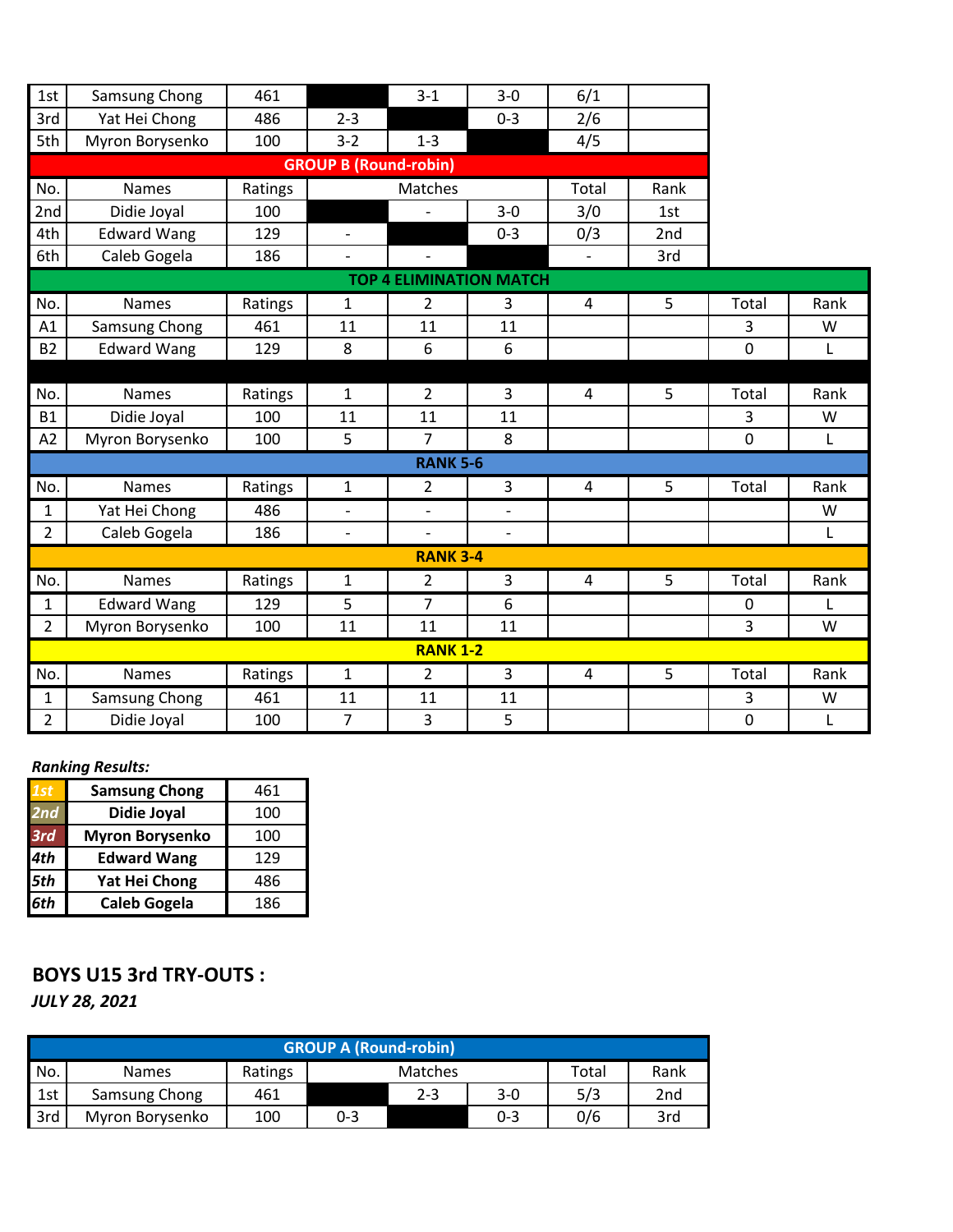| 5th            | Yat Hei Chong      | 486     | $3 - 0$                      | $3 - 2$                  |                                | 6/2            | 1st  |       |      |
|----------------|--------------------|---------|------------------------------|--------------------------|--------------------------------|----------------|------|-------|------|
|                |                    |         | <b>GROUP B (Round-robin)</b> |                          |                                |                |      |       |      |
| No.            | <b>Names</b>       | Ratings |                              | Matches                  |                                | Total          | Rank |       |      |
| 2nd            | Didie Joyal        | 100     |                              |                          | $3 - 1$                        | 3/1            | 1st  |       |      |
| 4th            | <b>Edward Wang</b> | 129     |                              |                          | $1 - 3$                        | 1/3            | 2nd  |       |      |
| 6th            | Caleb Gogela       | 186     | $\overline{\phantom{0}}$     | $\overline{\phantom{a}}$ |                                |                | 3rd  |       |      |
|                |                    |         |                              |                          | <b>TOP 4 ELIMINATION MATCH</b> |                |      |       |      |
| No.            | <b>Names</b>       | Ratings | $\mathbf{1}$                 | $\overline{2}$           | 3                              | $\overline{4}$ | 5    | Total | Rank |
| A1             | Yat Hei Chong      | 486     | 11                           | 6                        | 11                             | 11             |      |       | W    |
| <b>B2</b>      | <b>Edward Wang</b> | 129     | 5                            | 11                       | 9                              | 8              |      |       | L    |
|                |                    |         |                              |                          |                                |                |      |       |      |
| No.            | <b>Names</b>       | Ratings | $\mathbf{1}$                 | $\overline{2}$           | $\overline{3}$                 | $\overline{4}$ | 5    | Total | Rank |
| <b>B1</b>      | Didie Joyal        | 100     | 9                            | 8                        | 11                             | 8              |      |       | L    |
| A2             | Samsung Chong      | 461     | 11                           | 11                       | 5                              | 11             |      |       | W    |
|                |                    |         |                              | <b>RANK 5-6</b>          |                                |                |      |       |      |
| No.            | <b>Names</b>       | Ratings | $\mathbf{1}$                 | 2                        | 3                              | 4              | 5    | Total | Rank |
| $\mathbf{1}$   | Myron Borysenko    | 100     |                              |                          |                                |                |      |       | 5th  |
| $\overline{2}$ |                    |         |                              |                          |                                |                |      |       |      |
|                |                    |         |                              | <b>RANK 3-4</b>          |                                |                |      |       |      |
| No.            | Names              | Ratings | $\mathbf{1}$                 | $\overline{2}$           | $\overline{3}$                 | $\overline{4}$ | 5    | Total | Rank |
| $\mathbf{1}$   | <b>Edward Wang</b> | 129     | 8                            | $\overline{7}$           | 11                             | 8              |      |       | 4th  |
| $\overline{2}$ | Didie Joyal        | 100     | 11                           | 11                       | 5                              | 11             |      |       | 3rd  |
|                |                    |         |                              | <b>RANK 1-2</b>          |                                |                |      |       |      |
| No.            | <b>Names</b>       | Ratings | $\mathbf{1}$                 | $\overline{2}$           | 3                              | 4              | 5    | Total | Rank |
| $\mathbf{1}$   | Samsung Chong      | 461     |                              |                          |                                |                |      |       |      |
| $\overline{2}$ | Yat Hei            | 486     |                              |                          |                                |                |      |       |      |

#### *Ranking Results:*

| 1st | Yat Hei Chong          | 486 | 3rd | 5th | 1st             | 9pts  | 3rd |
|-----|------------------------|-----|-----|-----|-----------------|-------|-----|
| 2nd | <b>Samsung Chong</b>   | 461 | 1st | 1st | 2 <sub>nd</sub> | 4pts  | 1st |
| 3rd | <b>Didie Joyal</b>     | 100 | 2nd | 2nd | 3rd             | 7pts  | 2nd |
| 4th | <b>Edward Wang</b>     | 129 | 4th | 4th | 4th             | 12pts | 4th |
| 5th | <b>Myron Borysenko</b> | 100 | 5th | 3rd | 5th             | 13pts | 5th |
| 6th | <b>Caleb Gogela</b>    | 186 | 6th | 6th | 6th             | 18pts | 6th |

# **BOYS U19 Try-outs**

|                |                   |         | 1st Try-outs July 12, 2021 |         |         |       |      |
|----------------|-------------------|---------|----------------------------|---------|---------|-------|------|
| No.            | <b>Names</b>      | Ratings | Matches                    |         |         | Total | Rank |
| 1              | Jason Li          | 1075    |                            | $3 - 4$ | $2 - 4$ | 5/8   | 3rd  |
| $\overline{2}$ | Benji Dueck       | 1069    | $3 - 4$                    |         | $4 - 2$ | 7/6   | 2nd  |
| 3              | <b>Joel Geake</b> | 783     | $4 - 3$                    | $4 - 3$ |         | 8/6   | 1st  |
|                |                   |         | 2nd Try-outs July 14, 2021 |         |         |       |      |
| No.            | <b>Names</b>      | Ratings |                            | Matches |         | Total | Rank |
| $\mathbf 1$    | <b>Joel Geake</b> | 783     |                            | $3 - 4$ | $3 - 4$ | 6/8   | 3rd  |
| 2              | Benji Dueck       | 1069    | $4 - 2$                    |         | $4 - 3$ | 8/5   | 1st  |